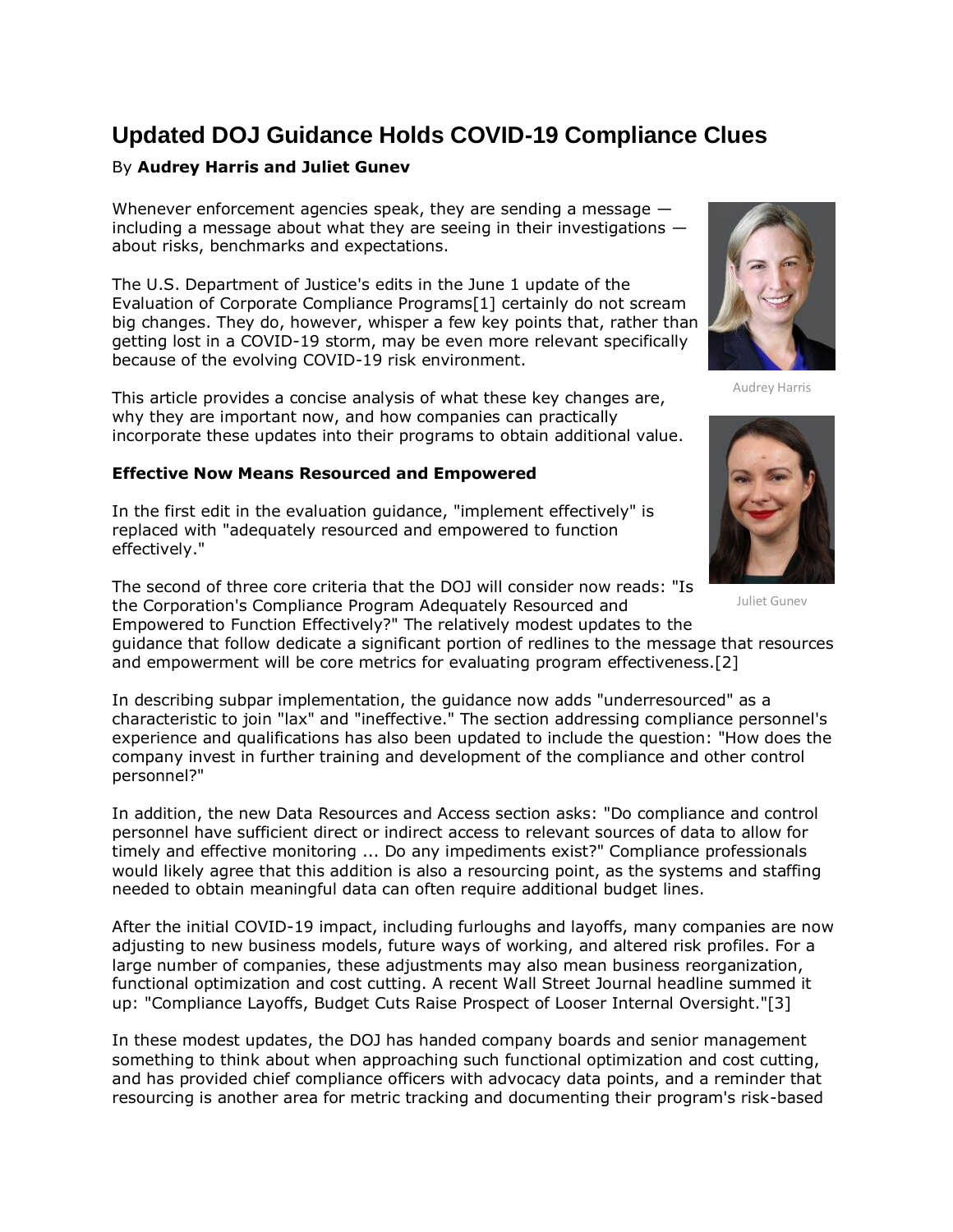rationale.

While in this environment of changing risk and increasing corruption touch points, the case for maintaining or growing compliance resourcing may be clear, the reality for most companies will be that no function or area will be completely immune from the tightening of the budget belt.

In this environment, creative thinking and practical approaches become increasingly valuable in helping programs realize maximum resource impact. These approaches include identifying and utilizing:

- Cross-functional points of leverage and coordination;
- A broad compliance constituency;
- Trends in increasing nonfinancial risks that make the value and commercial case for compliance; and
- Strategies to build from a company's existing strengths.

## *Cross-Functional Points of Leverage and Coordination*

Creativity and coordination are key in maximizing resource impact. Many company functions want to know, communicate or monitor many of the same things, whether in a company's supply chain, operations, or sales and marketing channels. The supply, health and safety, human resources, ethics and compliance, legal, group governance, communications, finance, risk, and audit functions have tremendous alignment. Identifying the common objectives and substantive touch points and systems may reveal significant opportunities to share data, information and resources.

#### *Identify and Align a Broad Compliance Constituency*

Looking and working cross-functionally can also assist in identifying alignment among a broader set of supporters within both the functions and business lines of a company. An internal support network can be quickly expanded and strengthened by proposing value-add opportunities via natural points of connection or alignment.

#### *Increasing Nonfinancial Risks Make the Commercial Case for Compliance*

The pre-pandemic rise of the stakeholder, corporate responsibility and reputational value have created a trend pulling nonfinancial risks squarely into the corporate consciousness. COVID-19 has put a spotlight on this trend, with the terminology of community impact and supply chain becoming common vernacular in pandemic reporting across the globe.

While some predicted that COVID-19 would result in consumers and regulators focusing less on how business is done, we have instead seen regulators, enforcers and other stakeholders continuing to expand and raise nonfinancial risk expectations. For example, in May, the [European Union](https://www.law360.com/agencies/european-union-1) proposed the Mandatory Environmental & Human Rights Due Diligence law,[4] that joins its previous directive on whistleblower protections and aligns with the increasing environmental, social and governance expectations of investors, financiers and commercial banks.[5]

As a Harvard Business Review headline declared, "coronavirus is a wake-up call for supply chain management," and The Wall Street Journal observed that the "coronavirus pandemic could elevate ESG factors."[6] Civil society groups have also began tracking companies'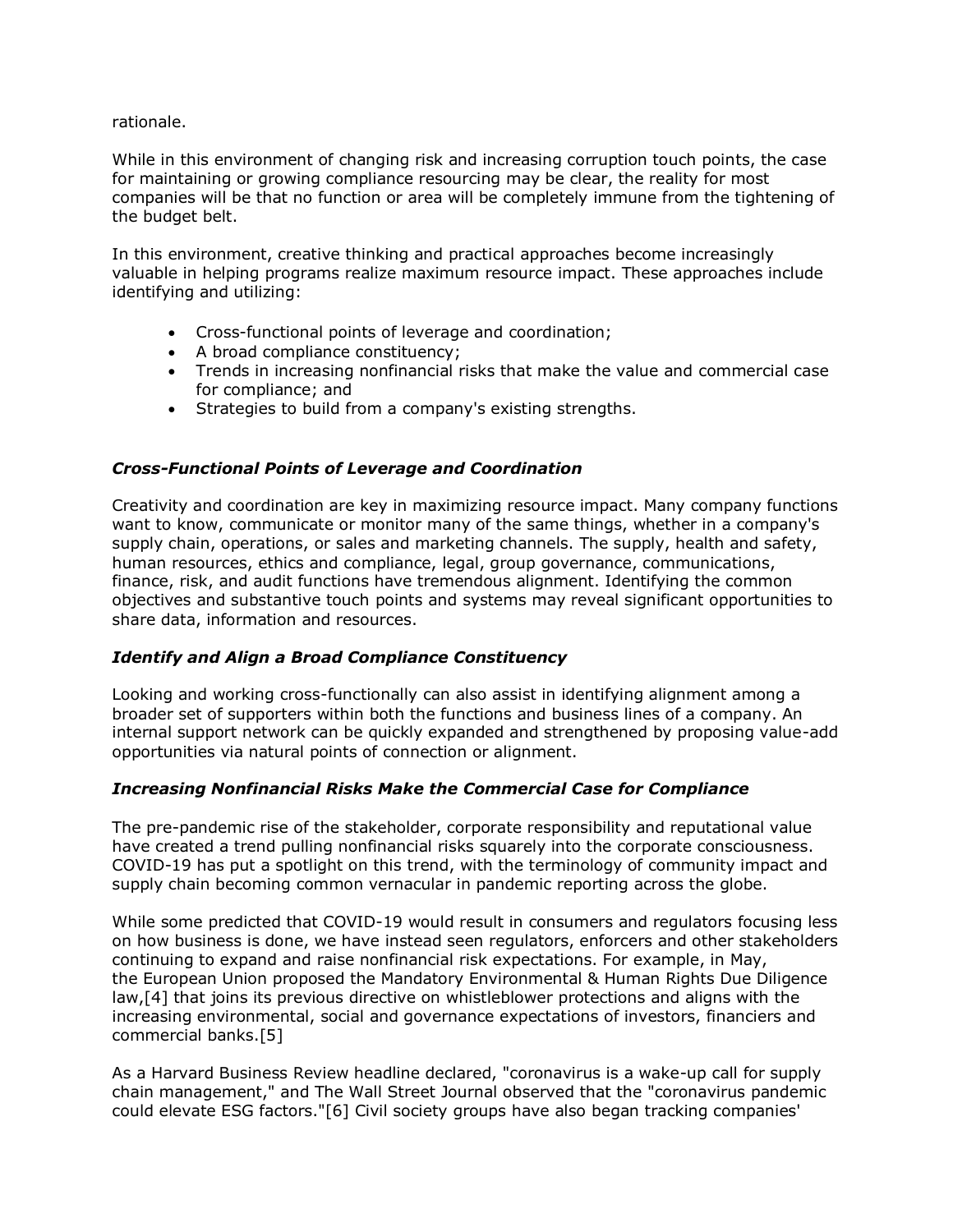COVID-19 responses, focusing on employee and community stakeholder impacts.[7]

In addition, COVID-19 created pressure on companies expediting logistics and delivery across jurisdictions, as well as increasing government spending and programs. These circumstances increase touch points for corruption, fraud and self-dealing. Enforcement authorities across the globe are responding with targeted investigations and task forces,[8] assisted by an increase in whistleblower reporting.[9]

Understanding and planning a company's approach to these increases in risk profile can help to make the commercial case for compliance as a competitive advantage and support the value of investing in compliance resourcing to enable business growth.

# *Look for Strategies That Build From a Company's Existing Strengths*

A company's compliance program strengths can also be a baseline foundation for efficiently and effectively covering new and emerging risk areas. For example, a strong anti-corruption program can create a foundation for human rights risk mitigation. When companies start to map and align these nonfinancial risks holistically, they not only have a better view of the risk landscape, but can close gaps and address new emerging risks.

#### **Documenting the "Why": Rationale and Risk-Based Decisions**

Another repeating theme in the DOJ's evaluation guidance encourages companies to document why they make decisions and how they incorporate risk-based criteria into decision-making. The updates make clear that being able to evidence the contemporaneous "why" for a company's compliance program, transactions and third-party decisions is vital.

The recent additions to the guidance include a callout to prosecutors to "understand why the company has chosen to set up the compliance program the way that it has, and why and how the company's compliance program has evolved over time ... What are the reasons for the structural choices the company has made?" In the context of third-party transactions, the evaluation guidance now specifically queries "whether the company knows the business rationale for needing the third party in the transaction, and the risks posed by third-party partners."

This message was also repeated in a recent DOJ, [U.S. Securities and Exchange](https://www.law360.com/agencies/u-s-securities-and-exchange-commission)  [Commission](https://www.law360.com/agencies/u-s-securities-and-exchange-commission) and [FBI](https://www.law360.com/agencies/federal-bureau-of-investigation) virtual panel discussing enforcement efforts during the COVID-19 response. While recognizing the impacts upon companies, the enforcement panelists consistently emphasized that companies still need reasoned explanations for compliance decision-making throughout the crisis.[10]

The emphasis on documentation of risk-based rationale has practical application in the dynamic COVID-19 environment in decision-making around:

- Emergency or interim protocols and resources;
- Stretched supply chains;
- Remote working;
- Increased corruption touch points with changing trade requirements and government spending programs;
- Potential for increasing reliance on local third-parties due to travel restrictions; and
- Change in business models, business reorganizations and functional optimization.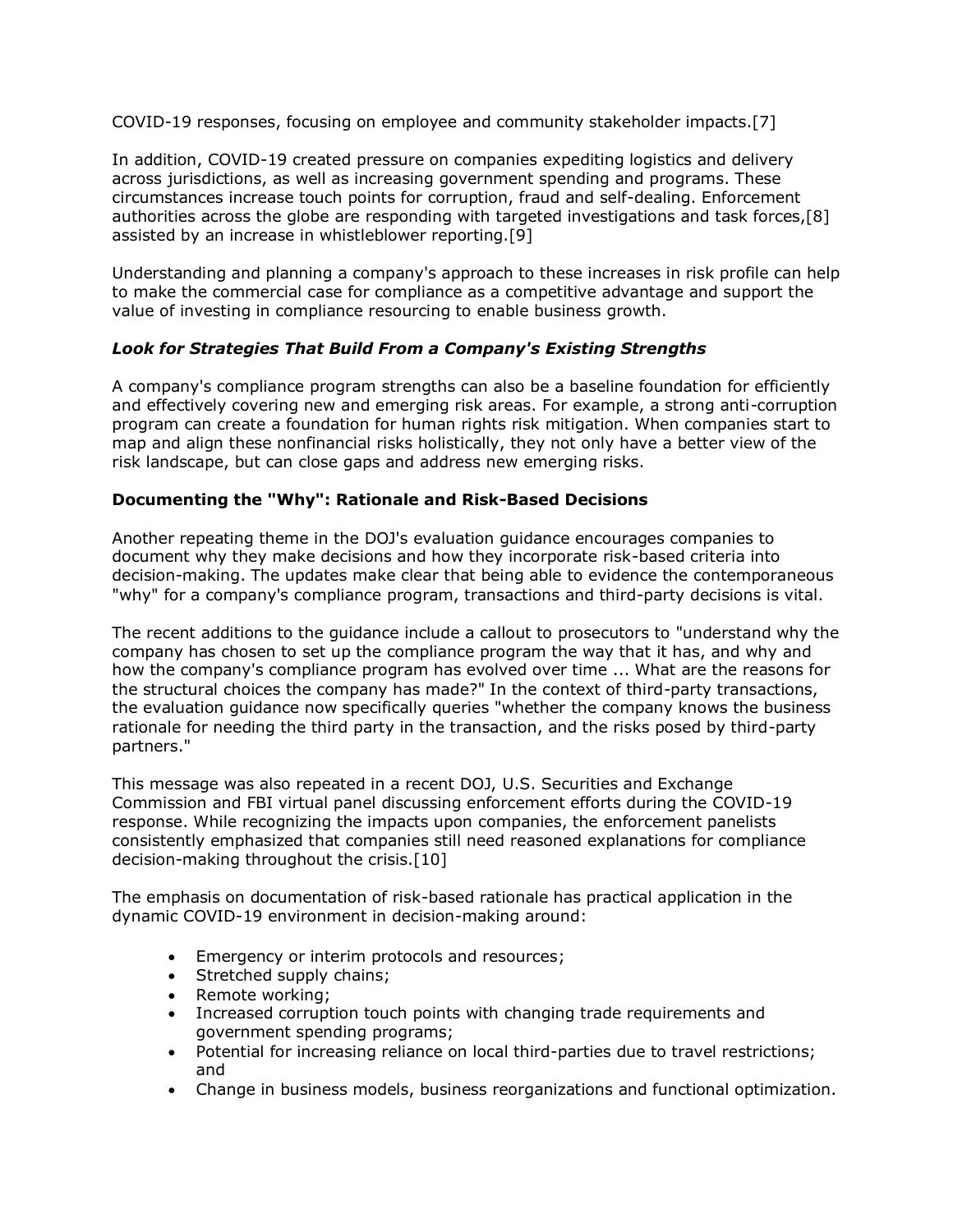A further relevant addition found in the evaluation guidance footnotes recognizes the increasingly global nature of laws (from privacy and blocking to employment and labor requirements) that multinational compliance programs must navigate. A new footnote calls on companies to document the "why" and "how" when relying on local law in structuring their program and making compliance decisions.[11]

#### **The Goal: A Dynamic State of Continuous Improvement**

There is no perfect compliance program, and there can be unintended collateral risks in thinking that there exists a static perfect state that, when reached, means a company will be done with compliance evolution. What companies should be aiming for, and what COVID-19 has made all the more important, is creating structures and ways of working that promote a dynamic state of continuous improvement. The DOJ guidance updates emphasize this key takeaway, with additions targeted at:

- Prioritizing active risk feedback loops;
- Tailoring and evolving training; and
- Learning from others.

## *Prioritizing Active Risk Feedback Loops*

When talking about risk assessment, the DOJ updated its evaluation guidance to ask if a company's "periodic review[s] [are] limited to a 'snapshot' in time or based upon continuous access to operational data and information across functions," and whether companies are incorporating "lessons learned either from the company's own prior issues or from those of other companies operating in the same industry and/or geographical region."

The DOJ's addition of language encouraging continuous feedback versus relying on standalone snapshot risk assessment is also particularly applicable in the COVID-19 compliance environment. Setting up and institutionalizing intentionally short and iterative feedback loops — to evaluate the changing risk landscape — can help keep a company's program aligned to its rapidly changing risk profile. These additions also emphasize the practical power of a company understanding changes to its risk profile in near-real time.

A company's industry, jurisdiction and business model create corruption risk touch points that drive a significant portion of its risk profile. If companies map their business and align against the lessons learned from investigations and overlapping risk touch points from their industry, jurisdictions and those with similar business models, they can create a baseline corruption risk profile.

In this dynamic environment, companies should also be asking: Have the company's highest short-term risk areas changed? Is that feedback being timely communicated and incorporated into targeted second- and third-line activities? Companies can gain value from structuring short-term milestone and continuous feedback loops to reassess controls, monitoring, review and audit plans, and to understand their changing profile — even short of formal risk assessment events.

# *Tailoring and Evolving Training*

The DOJ guidance updates acknowledge tailored approaches to training and encourage evaluating training impact on employee behavior. Another related update refers to tracking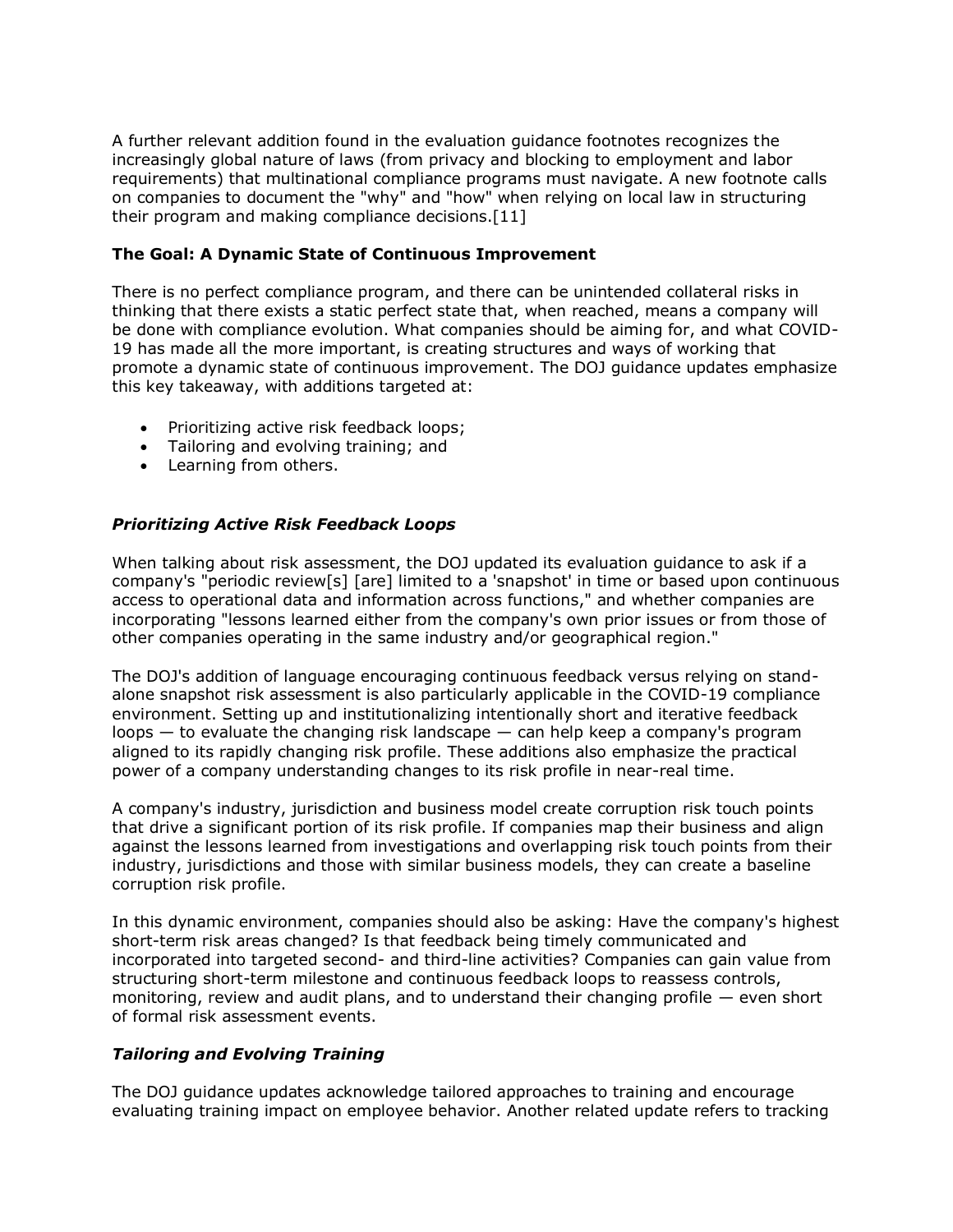actual instances of policy access by company employees, an exercise that can also inform future training plans.

In the COVID-19 environment, with remote work or partial in-office protocols in place, companies should also ask: How does this affect the company's training approach, tools and allocations? Are the company's tools for policy access user-friendly and effective in this new environment? Have employees' policy access patterns changed with remote working or return-to-office environments?

#### *Learning From Others*

Learning from your own mistakes promotes survival; being alert and self-aware enough to learn from others' mistakes is a potential strategic advantage. The DOJ's updated evaluation guidance adds the question: "Does the company review and adapt its compliance program based upon lessons learned from its own misconduct and/or that of other companies facing similar risks?"

The guidance now makes clear that where a company in the same industry, operating in the same jurisdiction and with a like business model, is involved in an investigation, the DOJ will want to know how your company operates within these similar conditions without those same challenges.

While a company cannot prove the negative, it can ask these questions before enforcers do, and it can learn from others. Conducting practical internal proactive reviews can provide this type of strategic learning advantage and, where documented, can also prepare a company to answer potential future enforcement queries. Companies can design tailored and realistic review protocols to help answer related questions, including:

- Could the fact pattern as described happen to my company?
- What about my company's program would prevent or detect the alleged misconduct?
- Does my company have any actual touch points to the other industry investigation?

# **Speak-Up Reporting: Communicate, Catch and Be Consistent**

Updates to the DOJ evaluation guidance also focus on promoting speak-up behavior, being ready to timely and credibly respond to reporter concerns, and driving consistent conduct accountability. Edits to the guidance include a direction to test the operation of hotlines, whether employees are aware of confidential reporting methods and are actually comfortable using them. Companies also need to get ready to catch a change in the nature and escalation in volume of internal whistleblower, human resources and hotline reports especially during this dynamic COVID-19 period.[12]

In a May 12 speech, the co-director of the SEC Division of Enforcement, Steven Peikin, reported that, "since mid-March, the staff has triaged more than 4,000 tips, complaints and referrals — a 35% increase over the same period last year," noting that "in that same period, it has opened hundreds of new investigations, many COVID-19-related, but many in other traditional areas."[13] And a recent Wall Street Journal article reported that tips to the SEC have surged as "working from home emboldens whistleblowers" and included whistleblower plaintiff counsel accounts of increased contact and complaint filings.[14]

The DOJ's additions to the evaluation guidance also encourage conduct accountability, by incorporating language inquiring about whether programs track their internal investigations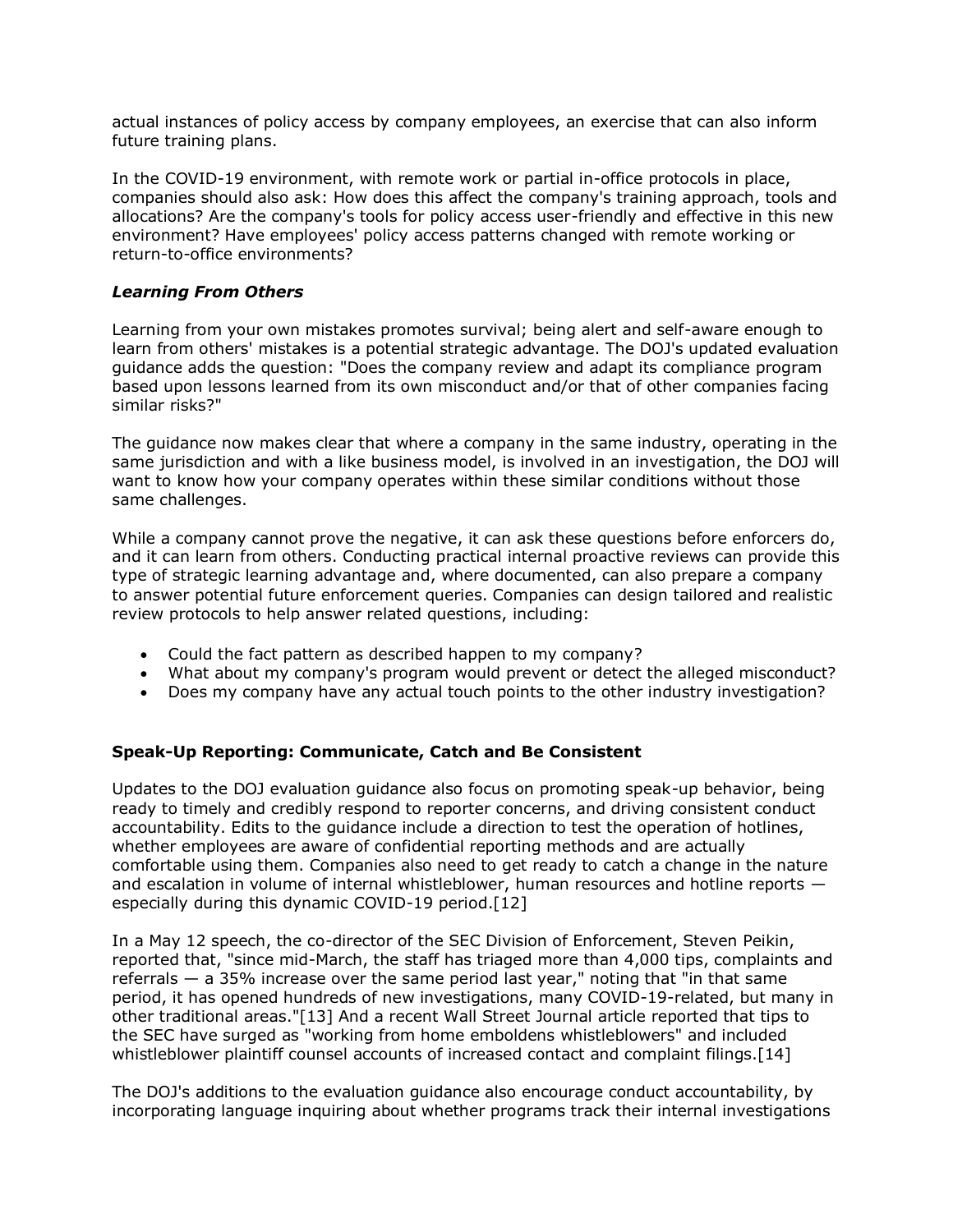and consistency of action and application of discipline. It may be a recognition that if there is a view among employees that the company applies "two sets of rules" — depending on who you are — it may also create conditions for increased employee ethical relativism or provide justification for making decisions that are not aligned to company values.

#### **M&A Due Diligence and Integration: You Are What You Buy**

Finally, the DOJ has also updated the section of the evaluation guidance regarding mergers and acquisitions to emphasize the importance of post-acquisition integration efforts. Edits include new references to the "process for timely and orderly integration of the acquired entity into existing compliance program structures and internal controls," and the addition of "post-acquisition audits at newly acquired entities."

Incorporating integration efforts into transaction planning and risk analysis from the outset is key to meeting the DOJ's expectations in this area, as is ensuring that the potential corruption risks associated with a target are included in the transaction decision-making.

The updates emphasize that the work is not complete once due diligence closes or the transaction is finalized. Rather, after closing is where the next phase of compliance work begins.

Once more information is accessible, the company should take steps to stabilize risk points and institute rigorous compliance processes, while also conducting inquiries into any identified historic and ongoing risk points highlighted in the due diligence. This will enable the acquiring company to potentially mitigate risks, including by availing itself of voluntary disclosure if historic issues are later detected.

As businesses begin to adjust to their new business models and ways of working, we are likely to see companies looking to capitalize on growth opportunities. Proactive incorporation of holistic nonfinancial-risk due diligence and post-close integration into a company compliance program can both mitigate risk and add bottom-line value.

Ultimately, while the updates to the evaluation guidance may not be new, loud proclamations, it is sometimes worth listening for the whispers in the midst of the storm. These quieter messages, when thoughtfully applied, are the bricks of value that can strengthen a company against the storm of today and the winds of tomorrow.

*[Audrey Harris](https://www.mayerbrown.com/en/people/h/harris-audrey-l?tab=overview) is a partner at [Mayer Brown LLP](https://www.law360.com/firms/mayer-brown) and co-chair of its global anti-corruption and FCPA practice. She is a former chief compliance officer at BHP.*

*Juliet Gunev is an associate at Mayer Brown.*

*The opinions expressed are those of the author(s) and do not necessarily reflect the views of the firm, its clients, or Portfolio Media Inc., or any of its or their respective affiliates. This article is for general information purposes and is not intended to be and should not be taken as legal advice.*

[1] U.S. Department of Justice, Criminal Division, Evaluation of Corporate Compliance Programs (June 1, 2020), [https://www.justice.gov/criminal](https://www.justice.gov/criminal-fraud/page/file/937501/download)[fraud/page/file/937501/download.](https://www.justice.gov/criminal-fraud/page/file/937501/download) This update follows the DOJ's release of the original guidance in February 2017, and a prior substantial update in April 2019.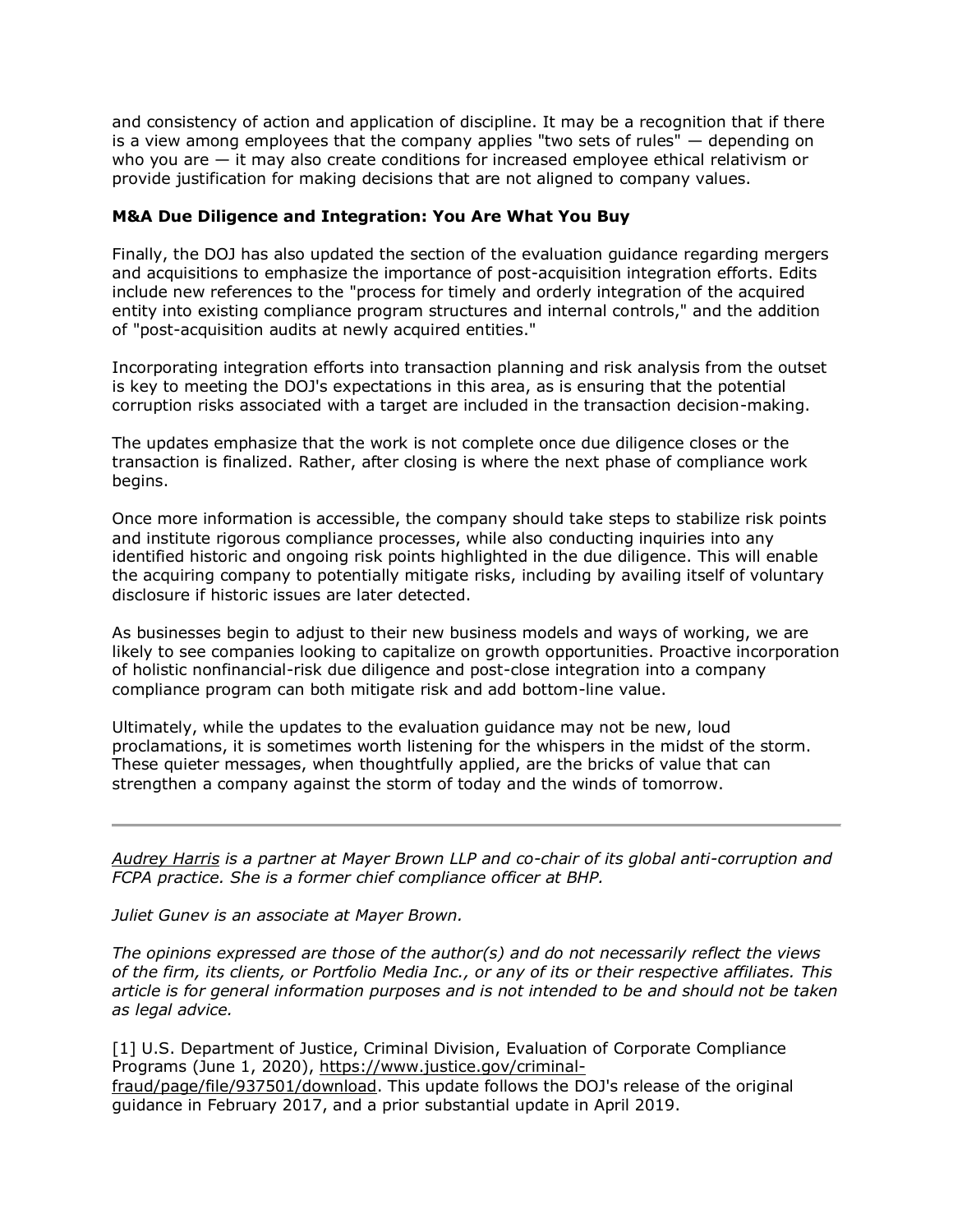[2] For our earlier article examining the nature of "effective compliance" and related strategies, see: [https://www.mayerbrown.com/en/perspectives](https://www.mayerbrown.com/en/perspectives-events/publications/2019/11/effective-compliance-in-the-spotlight-roles-reality-and-real-life-suggestions)[events/publications/2019/11/effective-compliance-in-the-spotlight-roles-reality-and-real](https://www.mayerbrown.com/en/perspectives-events/publications/2019/11/effective-compliance-in-the-spotlight-roles-reality-and-real-life-suggestions)[life-suggestions.](https://www.mayerbrown.com/en/perspectives-events/publications/2019/11/effective-compliance-in-the-spotlight-roles-reality-and-real-life-suggestions)

[3] Kristin Broughton, Wall St. J. (May 25, 2020, 7:00 AM), [https://www.wsj.com/articles/compliance-layoffs-budget-cuts-raise-prospect-of](https://www.wsj.com/articles/compliance-layoffs-budget-cuts-raise-prospect-of-looser-internal-oversight-11590404400?mg=prod/com-wsj)[looser-internal-oversight-11590404400?mg=prod/com-wsj.](https://www.wsj.com/articles/compliance-layoffs-budget-cuts-raise-prospect-of-looser-internal-oversight-11590404400?mg=prod/com-wsj)

[4] For a recent Mayer Brown update regarding these developments, see: [https://www.mayerbrown.com/en/perspectives-events/publications/2020/05/business](https://www.mayerbrown.com/en/perspectives-events/publications/2020/05/business-and-human-rights-mandatory-human-rights-due-diligence-european-commission-to-introduce-a-legislative-initiative-by-2021)[and-human-rights-mandatory-human-rights-due-diligence-european-commission-to](https://www.mayerbrown.com/en/perspectives-events/publications/2020/05/business-and-human-rights-mandatory-human-rights-due-diligence-european-commission-to-introduce-a-legislative-initiative-by-2021)[introduce-a-legislative-initiative-by-2021.](https://www.mayerbrown.com/en/perspectives-events/publications/2020/05/business-and-human-rights-mandatory-human-rights-due-diligence-european-commission-to-introduce-a-legislative-initiative-by-2021)

[5] See, the UN Global Compact corporate sustainability initiative: [https://www.unglobalcompact.org/;](https://www.unglobalcompact.org/) and the UN Principles on Responsible Investing: [https://www.unpri.org/.](https://www.unpri.org/)

[6] Thomas Y. Choi, Dale Rogers and Bindiya Vakil, Harv. Bus. Rev. (March 27, 2020), [https://hbr.org/2020/03/coronavirus-is-a-wake-up-call-for-supply](https://hbr.org/2020/03/coronavirus-is-a-wake-up-call-for-supply-chainmanagement)[chainmanagement;](https://hbr.org/2020/03/coronavirus-is-a-wake-up-call-for-supply-chainmanagement) Kristin Broughton and Maitane Sardon, Wall St. J. (March 25, 2020 4:18 PM), [https://www.wsj.com/articles/coronavirus-pandemic-could-elevate-esg-factors-](https://www.wsj.com/articles/coronavirus-pandemic-could-elevate-esg-factors-11585167518?mg=prod/com-wsj)[11585167518?mg=prod/com-wsj.](https://www.wsj.com/articles/coronavirus-pandemic-could-elevate-esg-factors-11585167518?mg=prod/com-wsj)

[7] See, e.g. The Covid-19 Corporate Response Tracker: How America's Largest Employers Are Treating Stakeholders Amid the Coronavirus Crisis, Just Capital, [https://justcapital.com/reports/the-covid-19-corporate-response-tracker-how](https://justcapital.com/reports/the-covid-19-corporate-response-tracker-how-americas-largest-employers-are-treating-stakeholders-amid-the-coronavirus-crisis/)[americas-largest-employers-are-treating-stakeholders-amid-the-coronavirus-crisis/](https://justcapital.com/reports/the-covid-19-corporate-response-tracker-how-americas-largest-employers-are-treating-stakeholders-amid-the-coronavirus-crisis/) (last visited June 23, 2020).

[8] E.g. Memorandum from William P. Barr, U.S. Attorney Gen., to All Heads of Department Components and Law Enforcement Agencies and All U.S. Attorneys, DOJ's Covid-19 Hoarding and Price Gouging Task Force (Mar. 24,

2020), [https://www.justice.gov/file/1262776/download;](https://www.justice.gov/file/1262776/download) and the [World Bank'](https://www.law360.com/agencies/world-bank-group)s policy brief on Ensuring Integrity in Government's Response to Covid-19 (Apr. 28, 2020), [http://documents.worldbank.org/curated/en/801501588782665210/Ensuring-](http://documents.worldbank.org/curated/en/801501588782665210/Ensuring-Integrity-in-Governments-Response-to-COVID-19)[Integrity-in-Governments-Response-to-COVID-19.](http://documents.worldbank.org/curated/en/801501588782665210/Ensuring-Integrity-in-Governments-Response-to-COVID-19)

[9] See discussion of recent whistle-blower statistics addressed further below in this article.

[10] DOJ, SEC, and FBI Joint Virtual Town Hall Discussing FCPA and Healthcare Fraud Enforcement Efforts During Covid-19 Emergency, May 20, 2020, [https://www.americanconference.com/fcpa-new-york/webinar/.](https://www.americanconference.com/fcpa-new-york/webinar/)

[11] See Evaluation Guidance, footnote 2: "Prosecutors should consider whether certain aspects of a compliance program may be impacted by foreign law. Where a company asserts that it has structured its compliance program in a particular way or has made a compliance decision based on requirements of foreign law, prosecutors should ask the company the basis for the company's conclusion about foreign law, and how the company has address the issue to maintain the integrity and effectiveness of its compliance program while still abiding by foreign law."